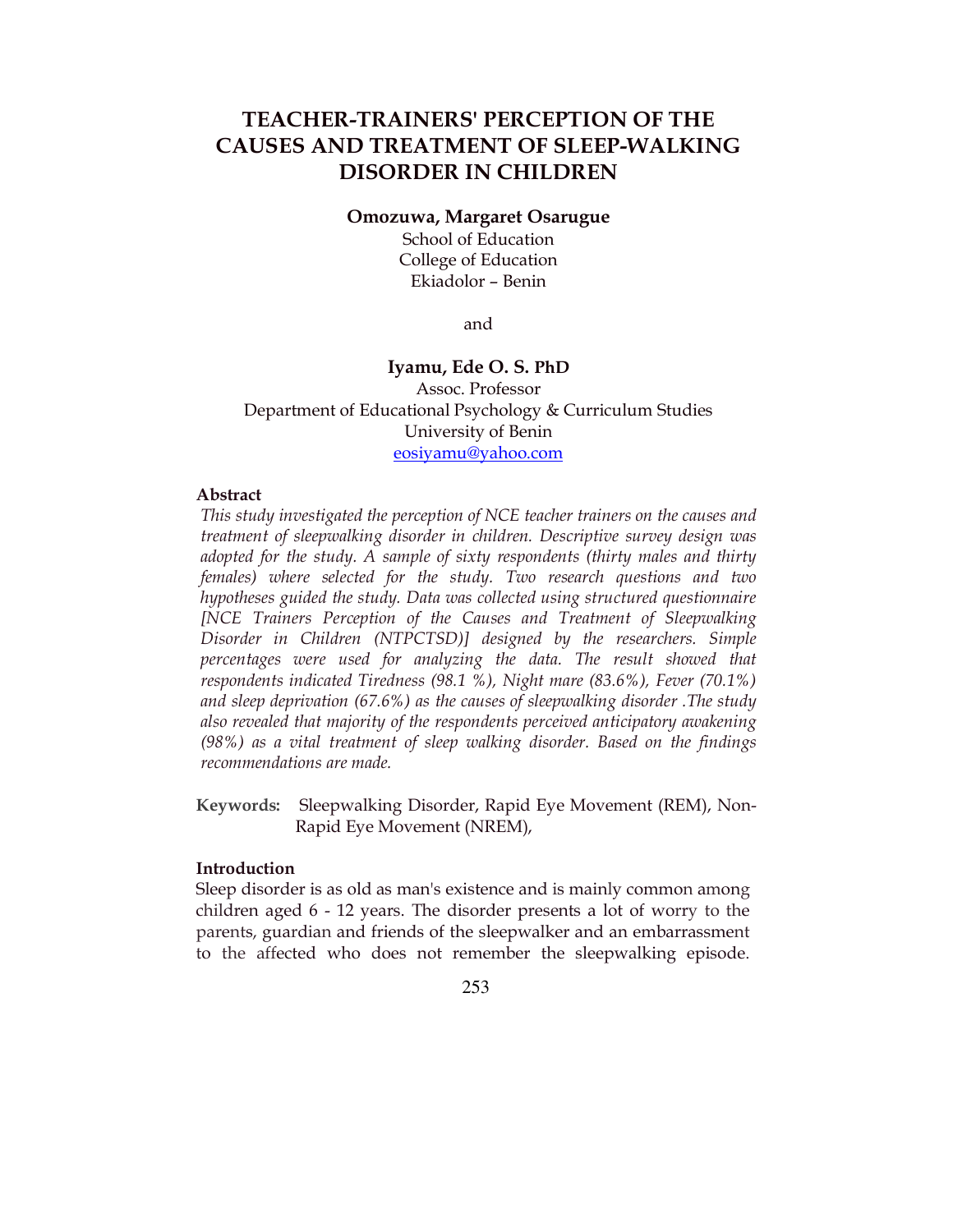According to Afolabi, & Imhonde (2003), sleep-walking is basically a particular loss of consciousness characterized by a variety of behavioural and neo-physiological effects. Sleepwalking is a complex process regulated by the brain and it obeys a 24 hours biological clock (Awake. March 22.2003). In modern psychology, sleep and the various stages of sleep are typically defined and characterized by particular psychological events, in particular brain wave patterns as recorded by an electrocephalograph, metabolic process, muscle tone, heart and respiratory rates and the important presence or absence of rapid eye movement. The typical division is into Rapid Eye Movement (REM) sleep and Non Rapid Eye Movement (NREM) sleep. Sleep walking, according to Reid (1989), is a condition in which a person who appears not to be governed by normal will or capable of normal grasp of the environment, walks or performs other motor acts, beginning during or immediately after sleep and who does not recall the actions after awakening. The condition is also known as somnambulism. Sleepwalking is much more common in children than in adults occurring in about 5% of children (Kelvin 2005). Kelvin further stated that sleep walking (Somnambulism) is a sleep disorder characterized by walking or other activities while seemingly still asleep. It is a series of complex behaviour that is initiated during slow wave sleep and results in walking during sleep. Sleepwalking episode usually lasts from 15 to 30 minutes. Fahy (1988) believes that the risk of injury is common though the myth associated with this is that sleepwalkers do not hurt themselves. Sleep walking itself may be indicative of serious disorder and the phenomenon tends to run in families. It is common in persons of nervous disposition and first episode of renewed episodes are sometimes provoked by events that cause daytime anxiety. In children for example, sleepwalking may follow disharmony while in adults, it may occur in combat neuroses. Persons thus affected may shout in their sleep or jump out of bed and attack imaginary enemies. These actions of most sleepwalkers however are non-violent and appear purposeless. A child for example may walk around slowly with a vacant or sometimes distressed expression; fail to respond when spoken to, or simply grunt as if annoyed. He may sit in a chair, fumble with things and eventually return to bed and normal sleep. Only in rare cases do sleepwalkers fall or hurt themselves. It should be noted however that sleepwalking episode usually begins in Non-Rapid Eye Movement Sleep (NREM). In elderly persons, a similar confused state of automatism may occur following Rapid Eye Movement Sleep (REM) and the individual may get half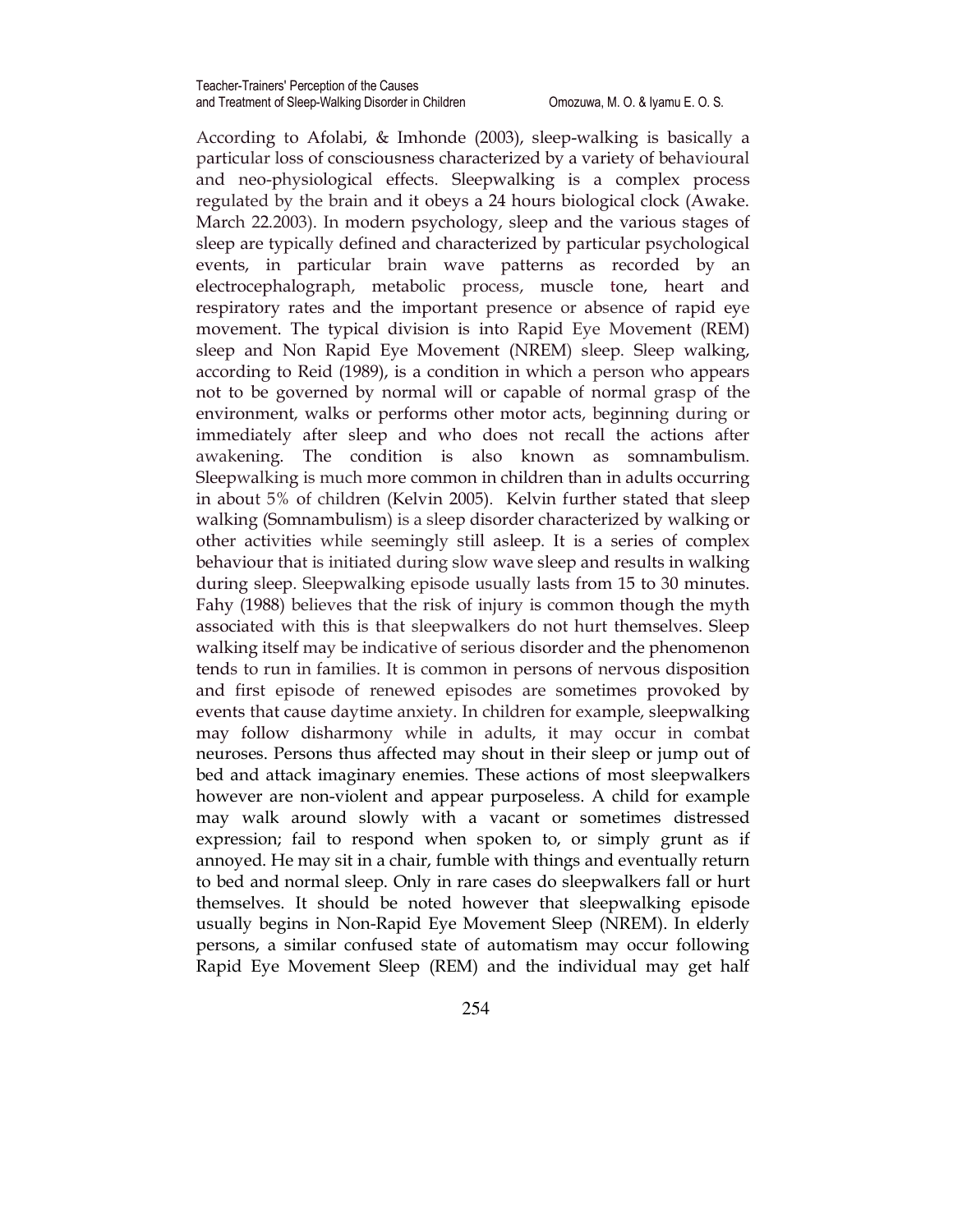dressed, mutter that he must catch the bus to work and stumble around the house. This type of incident is common in elderly persons with some impaired brain function as in senility or other disease conditions. Roseland (2004) outlines six characteristics needed to support a diagnosis of sleepwalking disorder. The 1st four agree with those identified by Carpenter & Buchanan (1994).

- 1. Repeated episode of arising from sleep and walking about usually from the first to third of the major sleep period.
- 2. A blank staring face, relative unresponsiveness to others, and an inability to be awakened except with great difficulty during sleepwalking.
- 3. Amnesia of the episode after full awakening.
- 4. Some confusion or disorientation after awakening.
- 5. Chemically significant distress or impairment in social, occupational or other important functioning related to sleep walking
- 6. Lack of evidence that the disturbance is due to the direct effect of a substance such as drug abuse, a medication or a general medical condition.

## Causes of Sleep Walking Disorder

Kupfer & Raynolds (1992) believe that sleep-walking can be caused by environmental and physiological factors. Environmental factors include sleep deprivation; disorganized sleep schedules, fever, stress, magnesium deficiencies and alcohol intoxicant can trigger sleepwalking. Drugs, narcoleptics (drugs used to treat psychosis) major tranquilizers (drugs that increase activity) and antihistamines (drugs used to treat symptoms of allergy) can cause sleepwalking.

Psychological factors include conditions that increase the frequency of sleepwalking. The length and depth of slow wave sleep, which is greater in young children, may be a factor in the increased frequency of sleepwalking in children. Kupfer & Reynolds further stated that sleepwalking symptoms include ambulation (walking and moving about) that occurs during sleep. The onset typically occurs in pre-pubertal children.

## Treatment of Sleep Walking Disorder.

Kupfer & Reynolds (1992) suggest the following as treatment for sleepwalking:

(1) Develop calming bedtime rituals, keep a safe sleeping environment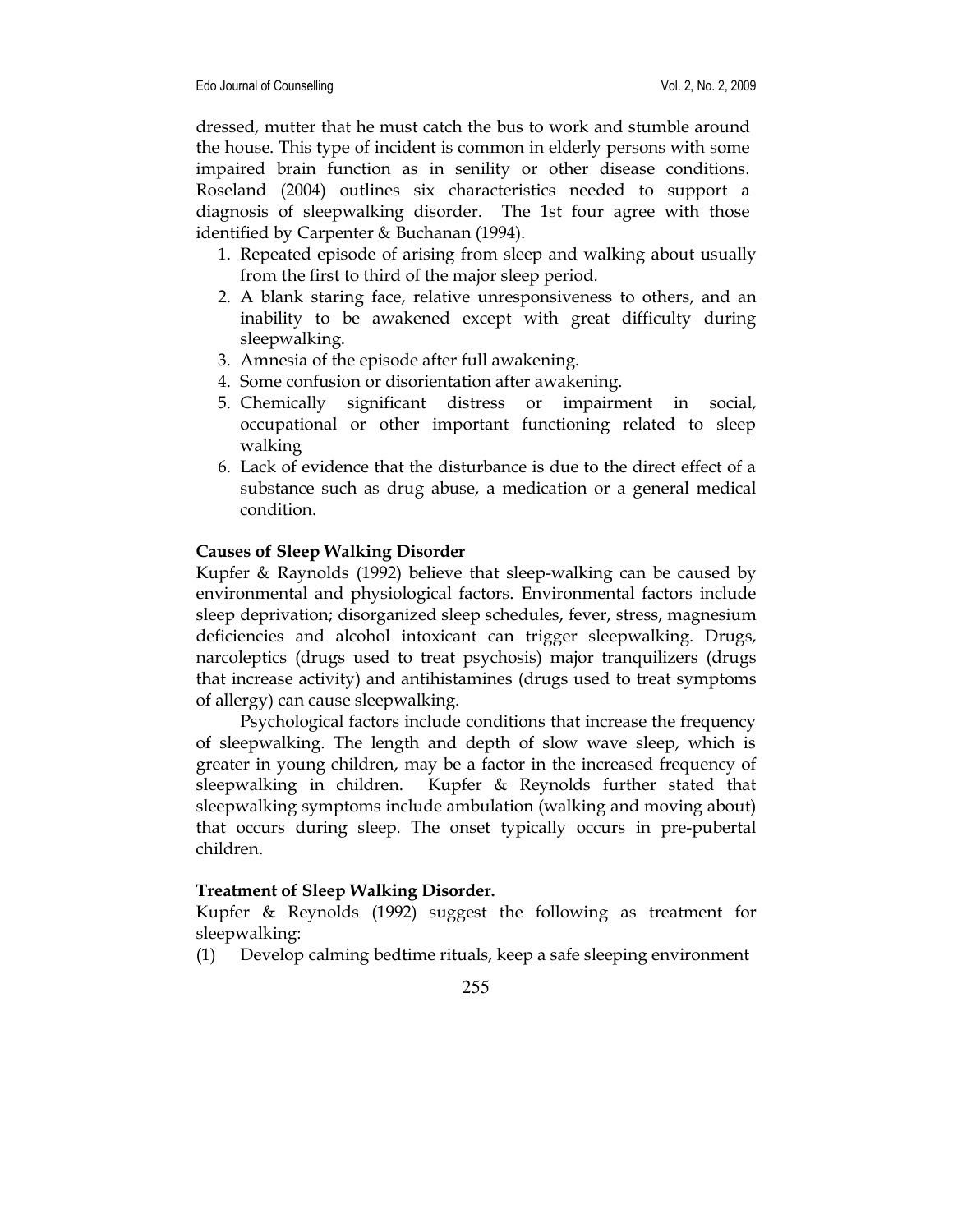- (2) Be involved in relaxation exercise because stress can be a trigger for sleepwalking.
- (3) Get plenty of rest as being overtired can trigger a sleep walking episode;
- (4) Remove anything from the bedroom that can be hazardous or harmful.
- (5) The sleepwalkers' bedroom should be on the ground floor of the house to avoid falling from stairs during sleepwalking episode.
- (6) The possibility of patients opening windows or doors should be eliminated.
- (7) Hypnosis is helpful for both children and adults.
- (8) An assessment of the sleepwalker should include a careful review of the current medication so that modification can be made if necessary.
- (9) Clonazepan (klonopin) in low doses before bedtime and continued 3 - 6 weeks is usually effective.
- (10) A small dose of diazepam or Lorazepam eliminates the episode or considerably reduces them.
- (11) Relaxation techniques, mental imaginary and anticipatory awakening are chosen for long term treatment of persons with sleepwalking disorder. Anticipatory awakening consists of waking the child or person approximately 15 - 20 minutes before the usual time of an event and then keeping him awake through the time during which the events usually occur. Relaxation and mental imagery should be undertaken only with the help of an experienced behavioural therapist or hypnotist.

## Statement of Problem

The researchers are worried about the alarming increase of sleep-walking disorder in children in our society and the increasing indifference on the part of the Government and the public about how this problem can be treated .Families of sleep walkers most often ignorantly do not see this disorder as a problem and others who do, are confused not knowing the appropriate treatment. Such families therefore resort to attributing the cause and treatment to religion (spirituality), stigmatization and labelling of the victim. Based on the foregoing, the researchers hope to find out the perception of NCE trainers on the causes and treatment of sleep walking episodes. The researchers believe that the result of this study will help in developing counselling remedies to assist the sleep walker and their families.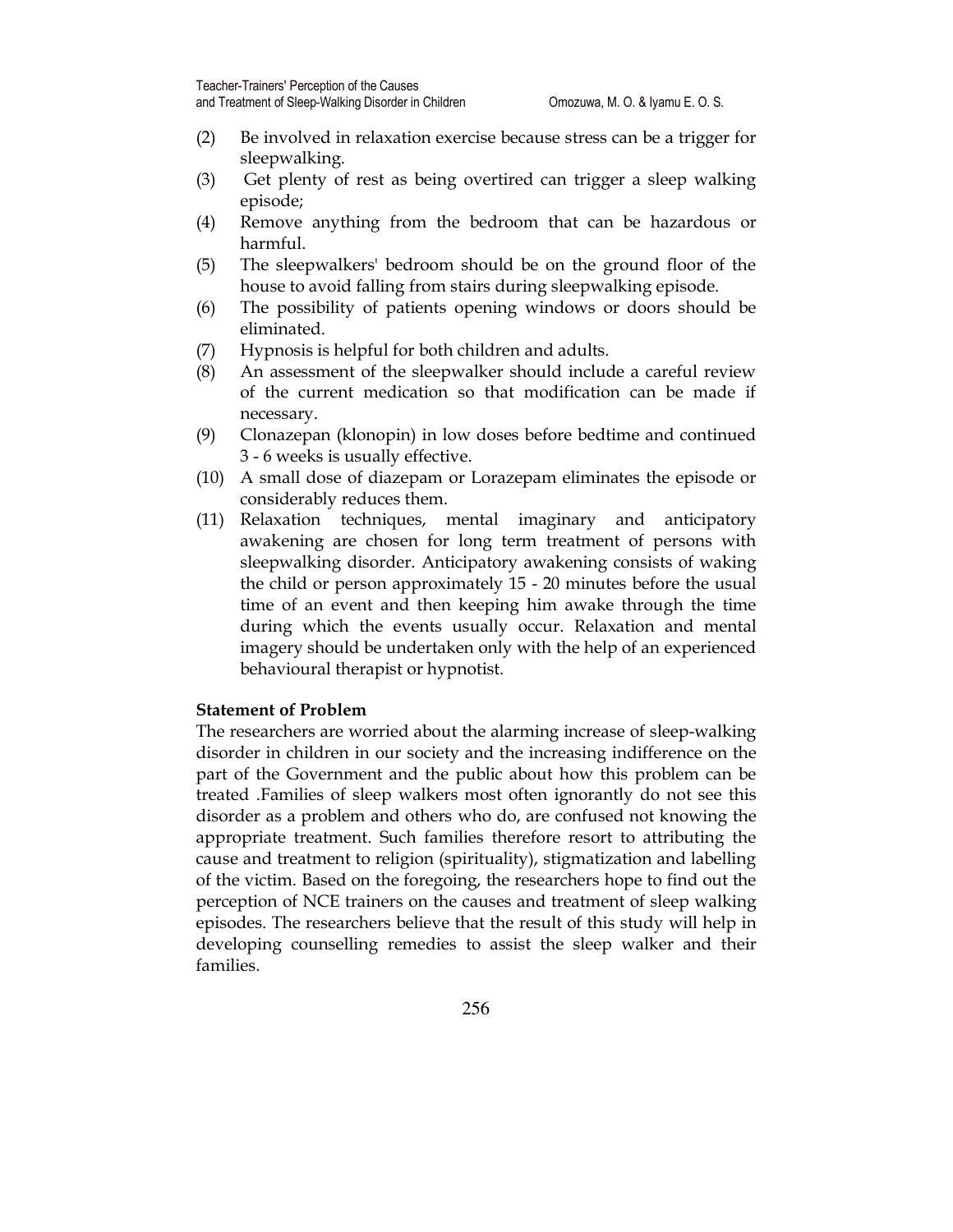## Assumptions of Study

The researchers made the following assumptions in this study.

- 1. There are certain factors responsible for sleep walking disorder
- 2. Sleep walking is a common disorder in the Nigerian society
- 3. Children and adults experience sleep walking disorder
- 4. Children who experience sleepwalking disorder usually outgrow it
- 5. Sleepwalking disorder can be treated

## Purpose of Study

This study hopes to develop counselling remedies to assist the sleep walker.

# Research Questions

This study answered the following research questions.

- 1. What are the possible causes of sleep walking disorder in children as perceived by male and female teacher trainers?
- 2. How do married and unmarried teacher trainers perceive the various treatments used for sleep walking disorder in children?

# Research Methodology

The study was a descriptive survey designed to find out the opinion of NCE teacher trainers on the causes and treatment of sleep walking disorder in children. The population of the study comprised all NCE trainers of the College of Education, Ekiadolor. The sample for the study was sixty respondents made up of thirty males and thirty females selected using the purposive sampling technique.

## Instrument for Data Collection

The research was conducted with the use of a questionnaire. The questionnaire was designed to collect information about the causes and treatment of sleep walking disorder in children as perceived by NCE Teacher Trainers. The instrument used for the study was NCE Trainers Perception of the Causes and Treatment of Sleep Walking Disorder in Children (NTPCTSD).The questionnaire consisted of three sections. The first section contained personal bio-data (demographic data). The second section contained eight items on causes of sleep walking disorder while the third section contained eight items on the treatment of sleep walking disorder. The items on the questionnaire were drawn based on various sources of literature which point to the causes and treatment of sleepwalking disorder in children aged 6-21 years. After having the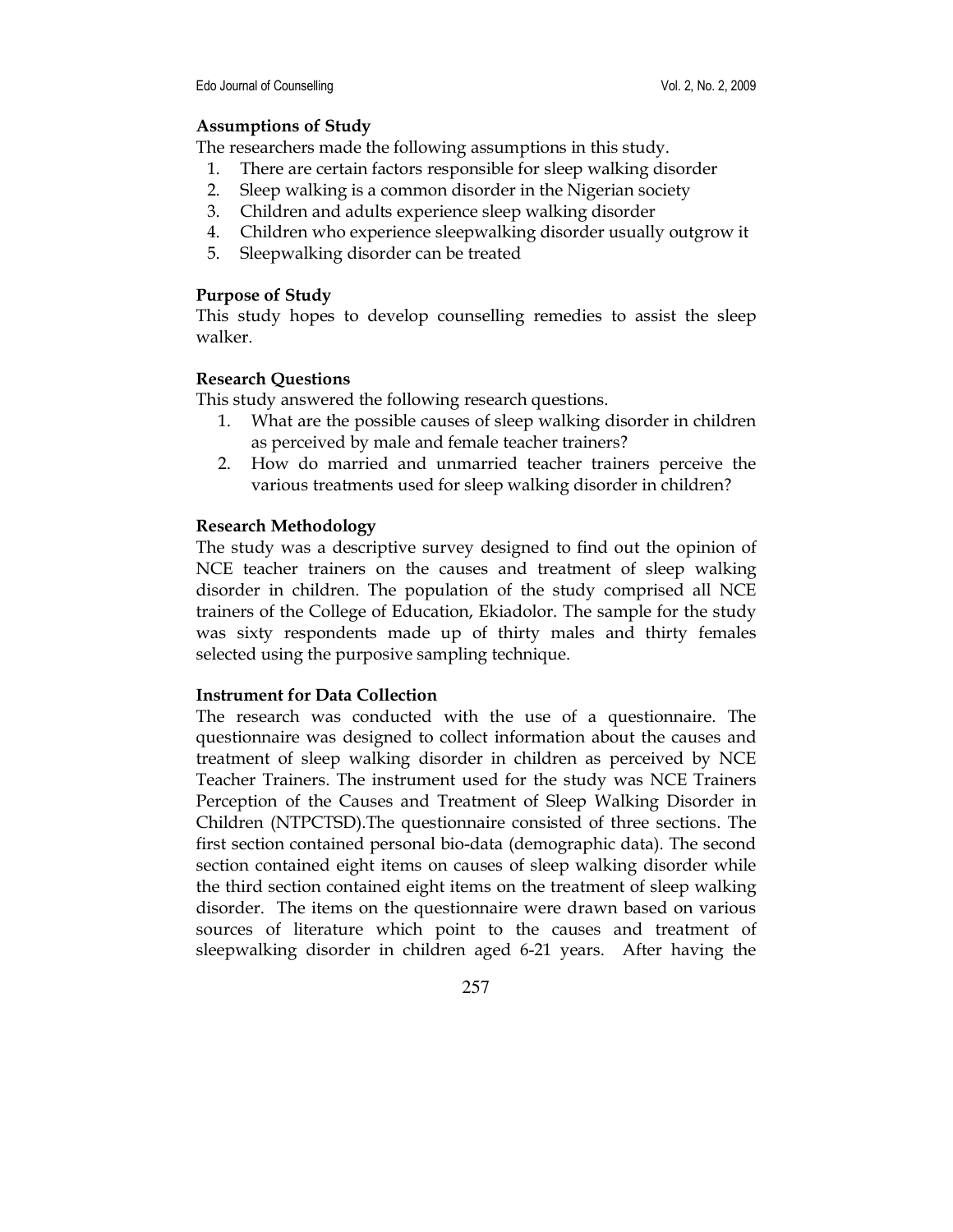investment validated by some lecturers in the Department of Guidance and Counselling, College of Education Ekiadolor. A reliability test was carried out in 20 respondents in the college who were not part of the sample of the study. Using the test, re-test method, the score obtained from the administration of the questionnaire were correlated using the Pearson moment correlation co-efferent. The reliability index of 8.85 was obtained. The data collected were analyzed using simple percentages. The responses to the items were considered significant if over fifty percent of the respondents gave a 'yes' answer as response while responses below fifty percent were regarded as not significant.

# Results

Tables 1 and 2 represent in percentages the opinion of male and female, married and unmarried NCE Trainers in College of Education Ekiadolor on the causes and treatment of sleep walking disorder in children aged 6-12 years.

|                | л.                | % Response Categories |                |                    |                |                       |  |
|----------------|-------------------|-----------------------|----------------|--------------------|----------------|-----------------------|--|
|                |                   | Male $(N=30)$         |                | Female<br>$(N=30)$ |                | Final %<br>Sum of Yes |  |
| N <sub>o</sub> | Items             | Yes                   | N <sub>o</sub> | Yes                | N <sub>o</sub> |                       |  |
| $\mathbf{1}$   | Sleep deprivation | 32.6                  | 17.4           | 35.0               | 15.0           | 67.6                  |  |
| $\overline{2}$ | Fever             | 29.8                  | 20.2           | 40.3               | 9.7            | 70.1                  |  |
| 3              | <b>Stress</b>     | 42.2                  | 7.8            | 30.9               | 19.1           | 73.1                  |  |
| $\overline{4}$ | Alcohol intake    | 14.6                  | 35.4           | 27.8               | 22.2           | 42.4                  |  |
| 5              | Pregnancy         | 7.2                   | 42.8           | 5.8                | 44.2           | 13.0                  |  |
| 6              | Menstruation      | 10.6                  | 39.4           | 12.5               | 37.5           | 23.1                  |  |
| 7              | Tiredness         | 50.0                  | 0.0            | 48.1               | 1.9            | 98.1                  |  |
| 8              | Nightmares        | 48.0                  | 2.0            | 35.6               | 14.4           | 83.6                  |  |

Table 1 Percentage scores of male and female respondents on the causes of sleep walking disorder in children (N=60)

\*Note: The sum of the yes responses by male and female forms the final percentage

Table 1 shows that out of the eight causes of sleep walking disorder, such as sleep deprivation, fever, stress, alcohol intake, pregnancy, menstruation, tiredness and nightmare only five were significant. These include tiredness (98.1%), nightmare (83.6%), stress (73.1%), fever (70.1%) and sleep deprivation (67.6%). The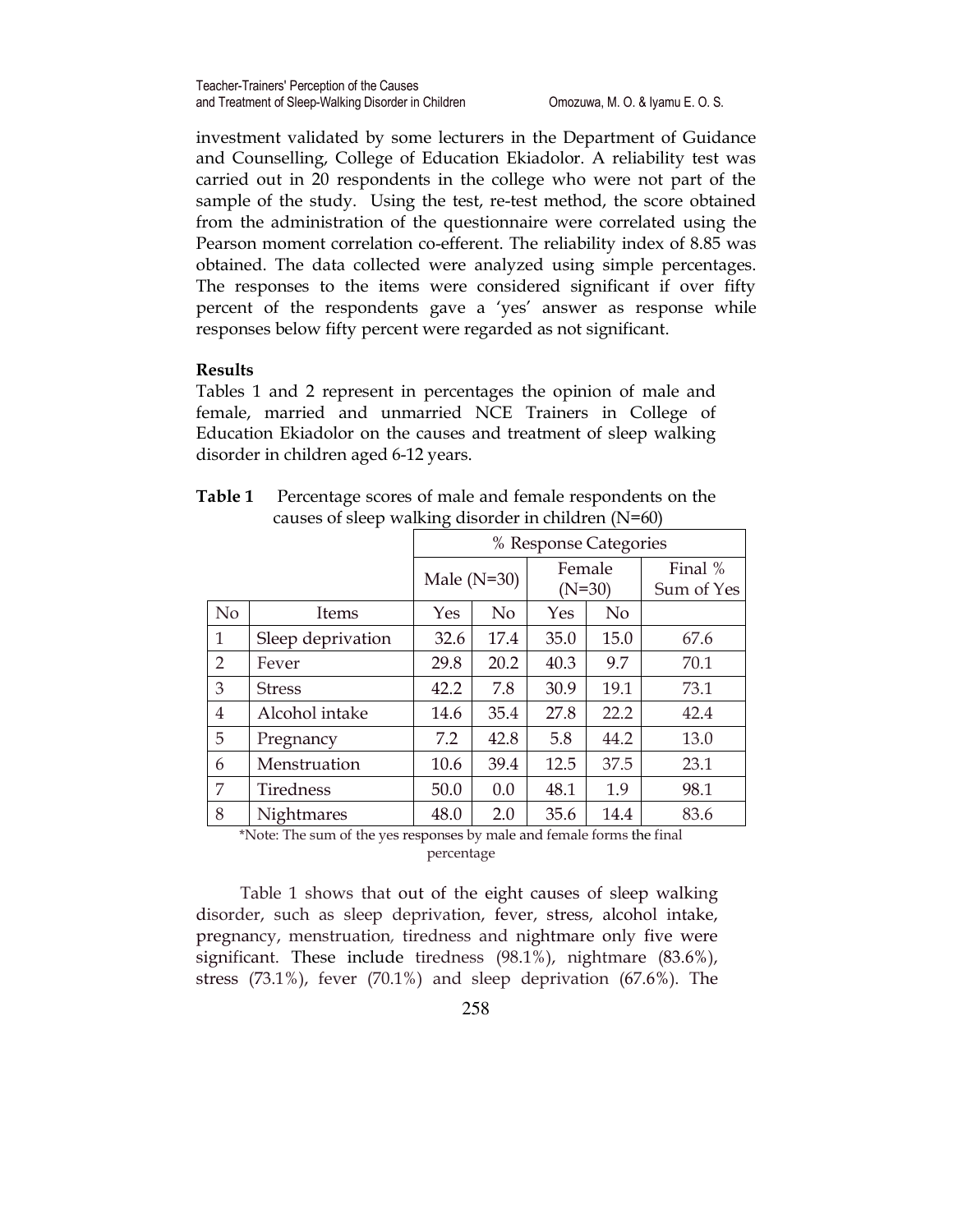insignificant causes of sleepwalking disorder as indicated by the respondents are alcohol (42.4%), menstruation (23.1 %) and pregnancy (13.0%)

|                | $(1 \times 1)$                       |                       |                |                    |                             |      |  |
|----------------|--------------------------------------|-----------------------|----------------|--------------------|-----------------------------|------|--|
|                |                                      | % Response Categories |                |                    |                             |      |  |
|                |                                      | Male $(N=30)$         |                | Female<br>$(N=30)$ | Final $\%$<br>Sum of<br>Yes |      |  |
| N <sub>0</sub> | <b>Items</b>                         | Yes                   | N <sub>0</sub> | <b>Yes</b>         | N <sub>0</sub>              |      |  |
| 1              | <b>Sufficient Rest</b>               | 48.1                  | 1.9            | 25.6               | 14.4                        | 73.7 |  |
| 2              | <b>Hypnosis</b>                      | 23.5                  | 17.5           | 30.1               | 19.9                        | 53.6 |  |
| 3              | Relaxation                           | 35.0                  | 15.0           | 26.9               | 23.1                        | 61.9 |  |
| 4              | <b>Anticipatory Awakening</b>        | 50.0                  | 0.0            | 48.8               | 2.0                         | 98.0 |  |
| 5              | Less intake of water before<br>sleep | 30.0                  | 20.0           | 25.5               | 14.5                        | 65.5 |  |
| 6              | Drugs                                | 27.6                  | 12.4           | 10.7               | 39.3                        | 38.3 |  |
| 7              | <b>Balanced Diet</b>                 | 2.0                   | 48.0           | 6.2                | 43.8                        | 8.2  |  |
| 8              | Gastronomic Food                     | 10.5                  | 39.5           | 9.6                | 40.4                        | 20.1 |  |

 Table 2 Percentage scores of married and unmarried respondents on the treatment of sleep walking disorder in children  $(N=60)$ 

\*Note: The sum of the yes responses by married and unmarried respondents forms the final percentages

Table 2 shows that out of the various treatments of sleep walking disorder such as sufficient rest, hypnosis, relaxation, anticipatory awakening, less water intake before sleep, drugs, balanced diet and gastronomic food, only five were significant. These were Anticipatory Awakening (98.0%), Rest (73.7%), less water intake before sleep (65.5%), Relaxation (61.9%) and Hypnosis (53.6%). The insignificant treatment of sleep walking disorder indicated by the respondents were drugs (38.3%), Gastronomic food  $(20.1\%)$  and Balanced diet  $(8.2\%)$ 

### Discussions of Findings

The findings of the study reveal the respondents' opinion on the causes of sleep walking disorder in children as: Tiredness (98.1 %), Nightmare (83.6%), Stress (73.1%), Fever (70.1%) and sleep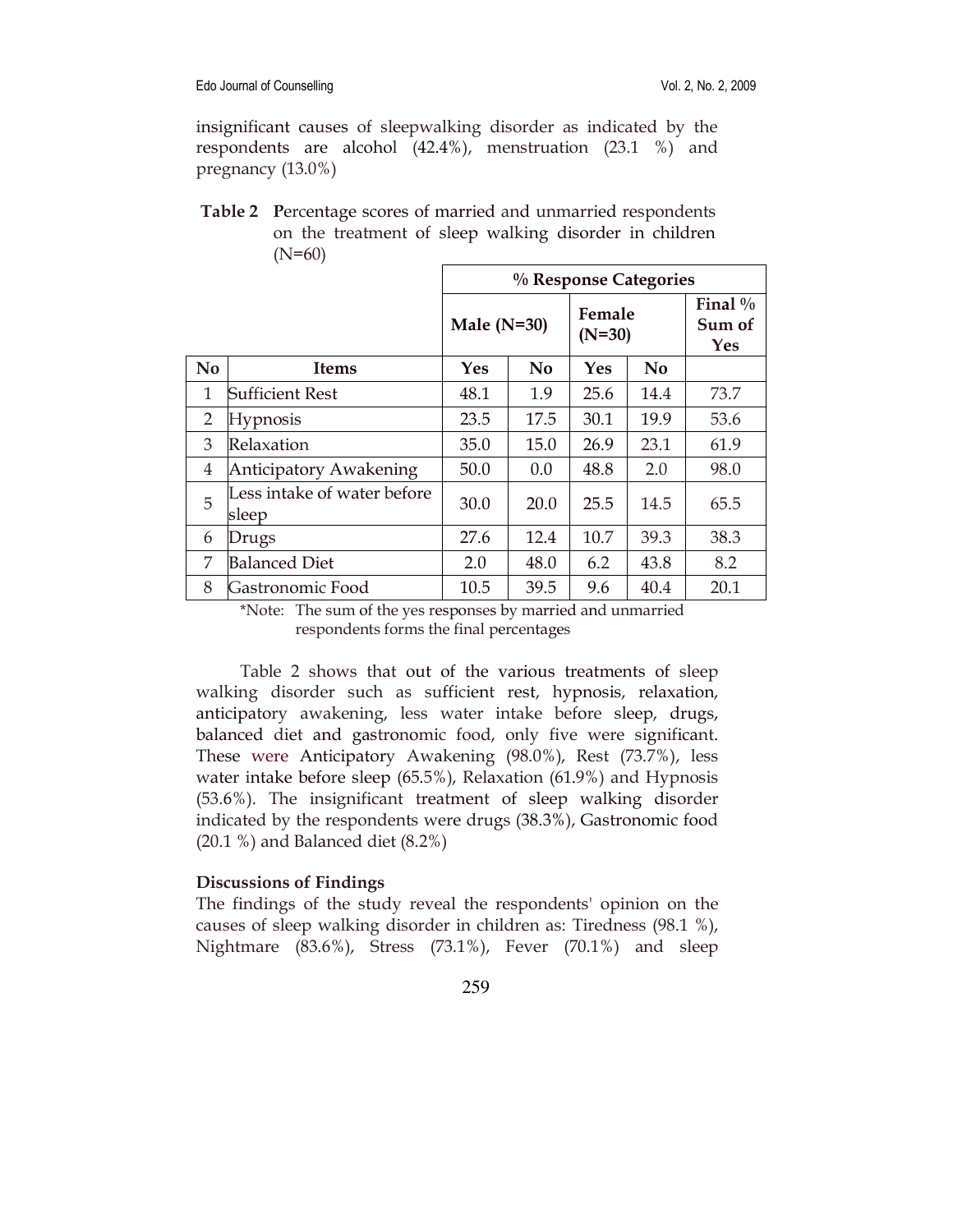deprivation (67.6%). This is in line with the earlier researches which suggest that these factors have been consistently associated with sleep walking in both developed and developing countries (Kupfer & Reynolds 1992). One could summarize from the literature reviewed that sleep walking disorder can be caused by stress, fever, taking of substance like alcohol and excessive drinking of water before sleeping at night (Roseland 2004). The study also revealed that in terms of treatment of sleep walking disorder in children, the most significant was Anticipatory awaking (98%). This emphatically shows that the respondents perceived this factor as a reliable therapy. This supports the idea of Kupfer & Reynolds (1992) that anticipatory awaking and relaxation techniques are long-term treatment of persons with sleep walking disorder.

# Recommendations

Based on the findings, the following recommendations are proposed:

- i. The Government should organize seminars for school children, parents, academic and non academic staff of institutions about the causes and treatment of sleepwalking disorder.
- ii. Governmental Organizations, market women forum, clubs, churches, mosques and other organizations should be encouraged to attend such seminars with trained counsellors as resources persons with good incentive. The following could be taught in the workshops/seminars organized to eradicate sleepwalking:
	- Non-use of alcohol or central nervous system depressants if prone to sleepwalking
	- Non- involvement in fatigue because this can instigate sleepwalking episode and
	- Avoiding or minimizing stress, anxiety and conflict, which can worsen the condition of a sleepwalker.

This study has identified that sleepwalking disorder is associated with causal factors as tiredness, nightmare, stress, fever and sleep deprivation. There is also available evidence that anticipatory awakening is a vital therapy in the treatment of sleepwalking disorder in children. Unless these factors are addressed, and appropriate remedies sought, the problem of sleep